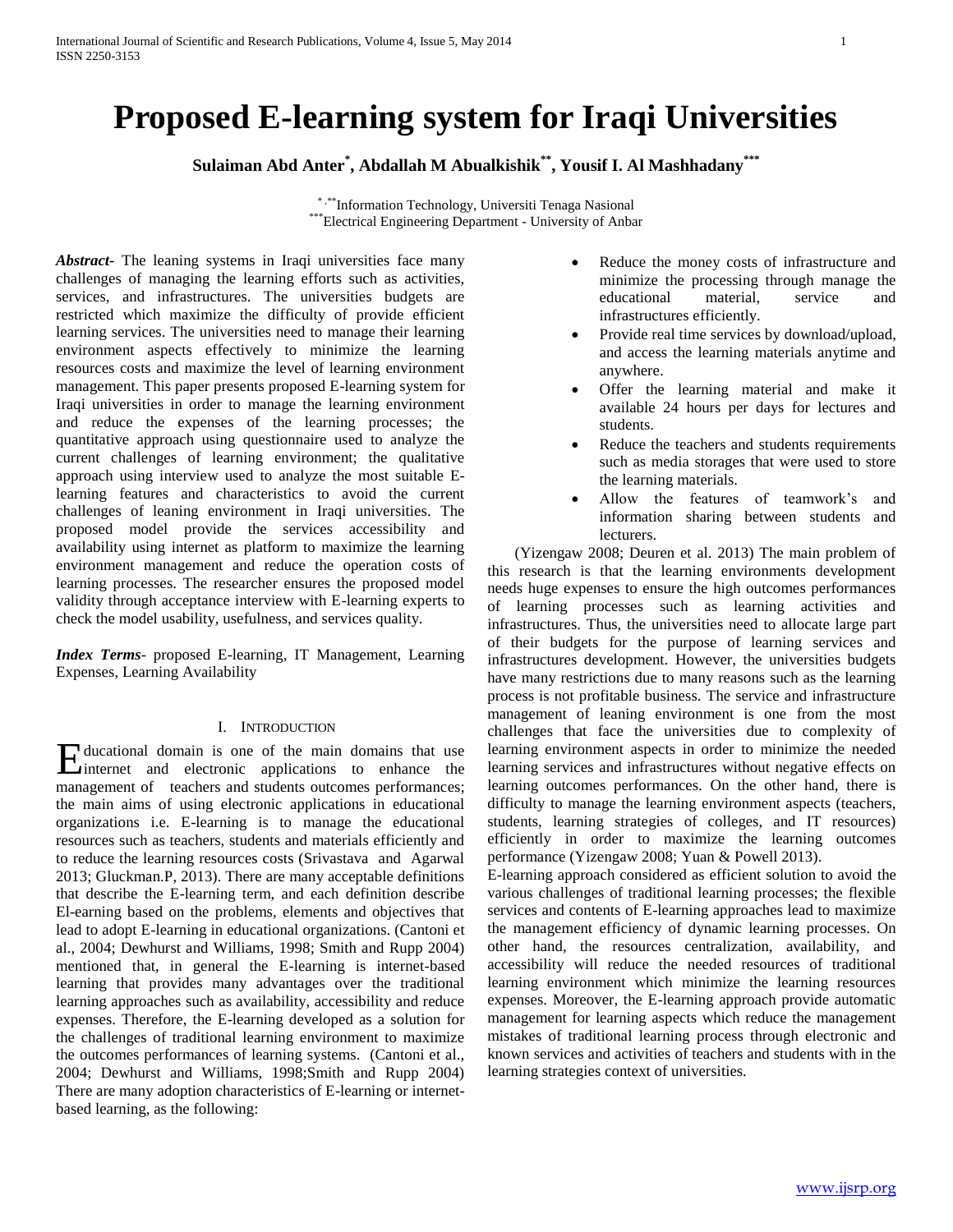### II. RELATED WORKS

 There are many researchers focus on analyze the factors and features that lead to successful implementation of E-learning systems. (Hassanzadeh & Kanaani 2012; Akaslan & Law 2011; Ferdousi 2009; Chatzoglou et al) the quality and accuracy of the provided information and services is one of the most important success implementation of E-learning in universities. Thus, the information, people and services need to be managed efficiently in order to provide valuable and accurate information and services for the students based on their profiles statuses. On the other hand, (Al-alak & Alnawas 2011; Hodges 2008) the students and lecturers face many challenges of retrieved the learning information at real time, and the offline services inside universities campuses are costly due to the need of IT resources

such as computer and internet labs. Thus, information and services online accessibility is necessary to provide E-learning information availability and reduce the university budgets of IT resources. Moreover, (Premchaiswadi et al. 2012; Abbad 2011; Alajmi 2010; Lee 2006) the E-learning systems could be improved many characteristics in order to maximize the outcomes performances of learning process; (i) usefulness of information and services, (ii) ease of use the services and functions. However the students and lecturers attitudes and acceptance of E-learning systems effect by the services and functions characteristics. Therefore, the interactivity and flexibility features considered as important successful factor on E-learning implementations. Table 1 summarizes the practical researches of E-learning implementation.



**Figure 1. E-learning model of Esichaikul et al. (2011).**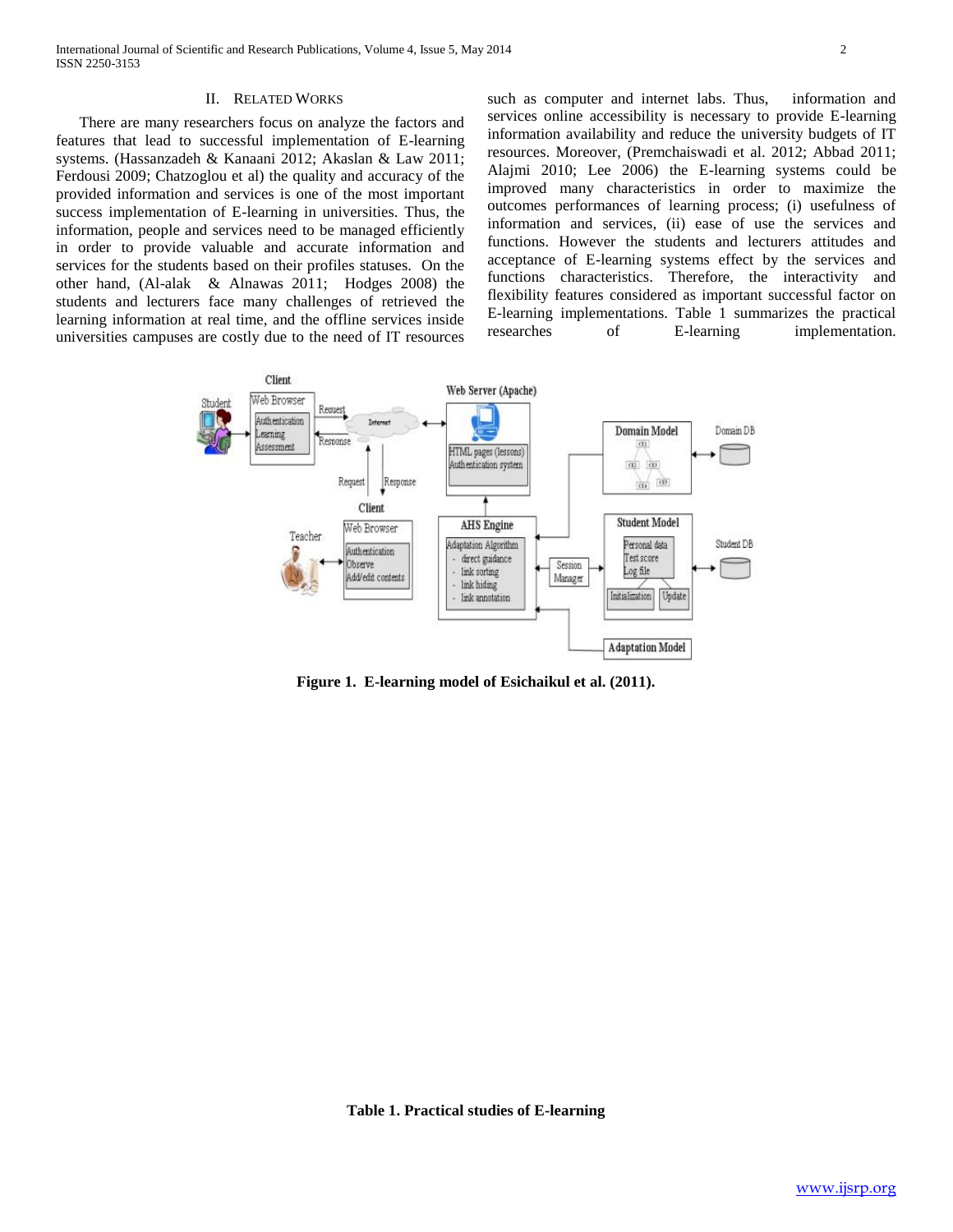| N <sub>0</sub>   | <b>Name</b>                                 | year<br>s | <b>Regio</b><br>$\mathbf n$ | <b>Description</b>                                                                                                                                                                                                                                   | <b>Factors</b>                                                                                                                                                                                                                                                                                                                                                                                              | methodology                                                                                                                                    |
|------------------|---------------------------------------------|-----------|-----------------------------|------------------------------------------------------------------------------------------------------------------------------------------------------------------------------------------------------------------------------------------------------|-------------------------------------------------------------------------------------------------------------------------------------------------------------------------------------------------------------------------------------------------------------------------------------------------------------------------------------------------------------------------------------------------------------|------------------------------------------------------------------------------------------------------------------------------------------------|
| 1.               | Hassanzad<br>eh et al.                      | 2012      | Iran.                       | to survey and present a model<br>for measuring success of e-<br>learning<br>systems<br>in<br>universities.                                                                                                                                           | 1- information quality; 2- system quality<br>3- service quality; 4- intention to use<br>5- user satisfaction; 6- net benefits                                                                                                                                                                                                                                                                               | Questionnaire                                                                                                                                  |
| 2.               | Porouhan.<br>P<br>$\&$<br>Premchais<br>wadi | 2012      | Thaila<br>nd                | version<br>of<br>extended<br>the<br>"Technology<br>Acceptance Model" (TAM)<br>was developed to investigate<br>the underlying factors of e<br>learning system in Thailand,                                                                            | 1-EXTERNAL<br><b>VARIABLES:</b><br>$2 -$<br>Perceived usefulness" (PU) ; 3- Perceived<br>ease of use"(PEOU); 4- attitude towards<br>using; 5- behavioural intention to use<br>computers (BI); 6- actual system use                                                                                                                                                                                          | Questionnaires                                                                                                                                 |
| 3.               | Al-alak.B<br>$\&$<br>Alnawas.I              | 2011      | Jordan                      | investigate<br>To<br>Jordanian<br>lecturers' attitudes towards<br>the adoption of e-learning<br>system.                                                                                                                                              | 1- Perceived Usefulness; 2- Perceived<br>Ease of Use; 3 -Normative Pressure; 4 -<br>Experience ; 5 - Computer Anxiety ; 6 -<br>Computer Knowledge; 7 - Management<br>Support                                                                                                                                                                                                                                | Questionnaire.                                                                                                                                 |
| $\overline{4}$ . | Abbad.M                                     | 2011      | Saudi<br>Arabia             | to discuss the main Factors of<br>successful<br>e-learning<br>a<br>adoption by students.                                                                                                                                                             | 1- attitudes; 2-behavioural intention to<br>use computers (BI);<br>$3-$<br>perceived<br>usefulness (P); 4- perceived ease of use<br>(PEOU); 5- Subjective Norm; 6- Internet<br>Experience<br>7- System Interactivity; 8- Self- Efficacy;<br>9- Technical Support                                                                                                                                            | Understanding;<br>Identify existing<br>evidence,<br>support<br>proposed model                                                                  |
| 5.               | Akaslan.D<br>& Law.E                        | 2011      | Turkey                      | investigates the extent to<br>which the HEIs associated<br>with the science of electricity<br>in Turkey are ready for<br>E-learning. It also examines<br>two factors that presumably<br>affect<br>the perceptions of academic<br>staff on e-learning | Readiness (Phase 1): 1- Technology : a-<br>Stability; b- hardware; c - software.<br>2- People: a- Attitude; b- Confidence; c-<br>Experience<br>3- Content: a- Theory; b- Practice; 4-<br>Institution: a- University; b- Faculty; c-<br>Department ; Acceptance (Phase 2):1-<br>Perceived Usefulness<br>2- Perceived Ease of Use; Training<br>(Phase 3): 1- Teacher; 2- Learner; 3-<br>Facility; 4- Personal | Questionnaire                                                                                                                                  |
| 6.               | Alajmi.M                                    | 2010      | Kuwait                      | Using<br>e-learning<br>was<br>designed to measure four<br>scales:<br>where<br>faculty<br>members fell in Rogers's<br>diffusion of innovation.                                                                                                        | 1- Diffusion of Innovation; 2- Attitudes<br>and Skills (Self-<br>efficacy) ; 3- Barriers to E-Learning                                                                                                                                                                                                                                                                                                      | The<br>questionnaire of<br>whole<br>the<br>survey.                                                                                             |
| 7.               | Ferdousi.P                                  | 2009      | United<br><b>States</b>     | Investigate the factors that<br>affect<br>may<br>instructors'<br>intention to use e-learning<br>systems in two-year colleges.                                                                                                                        | 1-Resistance to Change (RC) ; 2-<br>Perceived Value (PV)<br>3-Computer Self-Efficacy (CSE)<br>4-Attitude toward E-Learning Systems<br>(ATT)                                                                                                                                                                                                                                                                 | E-learning<br>systems at two-<br>year colleges.                                                                                                |
| 8.               | Chatzoglo<br>u et al.                       | 2009      | Greece                      | This study deals with the<br>prognosis<br>of employees'<br>intention to use a web-based<br>training<br>process,<br>by<br>extending the technology<br>acceptance model.                                                                               | $2 -$<br>1-learning<br>goal<br>orientation;<br>management support<br>3- enjoyment; 4-<br>$;5-$<br>self-efficacy<br>computer anxiety                                                                                                                                                                                                                                                                         | A<br>structured<br>questionnaire<br>designed<br>was<br>data<br>and<br>uestionnaire.                                                            |
| 9.               | Ball.D                                      | 2008      | United<br><b>States</b>     | investigate<br>factors<br>influencing<br>instructors'<br>intention to use Tegrity®, an<br>emerging<br>educational<br>technology in traditional IS<br>classes<br>other nonIS<br>and<br>classes.                                                       | 1- Computer Self-Efficacy (CSE); 2-<br>Computer Anxiety (CA)<br>3- Experience with<br>the Use of<br>Technology (EUT)<br>4- Instructors' Intention to Use ;<br>Emerging Educational Technology (IU)                                                                                                                                                                                                          | This<br>study<br>developed<br>a<br>survey<br>instrument<br>by<br>using survey<br>items from the<br>following prior<br><del>www.ijsrp.org</del> |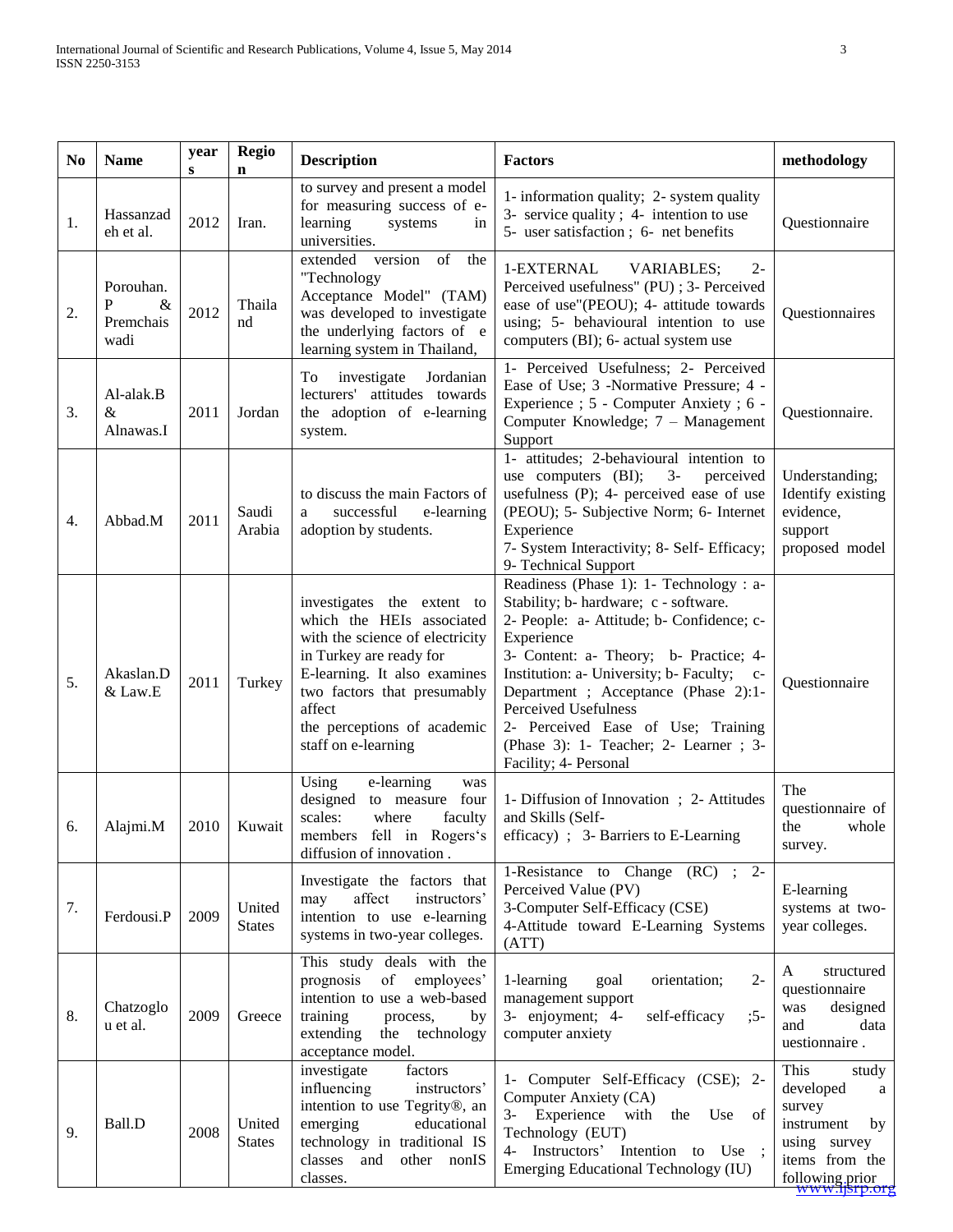| 10. | Lee.Y | 2006 | Taiwa<br>n | To investigate the factors<br>effecting the adoption of the<br>e-learning system (ELS) in<br>mandatory and voluntary<br>settings, through an extension<br>of the technology acceptance<br>model (TAM). | 1- External Variables ; 2- Perceived<br><b>Usefulness</b><br>3-Perceived Ease of Use; 4- Attitude<br>5- Behavioral Intention | developed using<br>validated items<br>from the prior<br>research<br>as<br>:theoretical<br>constructs of the<br>extended TAM<br>model for ELS |
|-----|-------|------|------------|--------------------------------------------------------------------------------------------------------------------------------------------------------------------------------------------------------|------------------------------------------------------------------------------------------------------------------------------|----------------------------------------------------------------------------------------------------------------------------------------------|
|-----|-------|------|------------|--------------------------------------------------------------------------------------------------------------------------------------------------------------------------------------------------------|------------------------------------------------------------------------------------------------------------------------------|----------------------------------------------------------------------------------------------------------------------------------------------|

 According to Esichaikul et al. (2011) model there are four main aspects of learning environment need to be managed using E-learning to maximize the management performance of traditional learning processes; IT resources, Administration processes, teachers activities and students activities. Figure 1 shows to Esichaikul et al. (2011) E-learning model.

## III. METHODOLOGY

 Figure 2 illustrates the methodology of this research which consists from four main phases which are:

- 1- Quantitative data approach: the researcher collect and analyze the management and costs challenges of learning environments using questionnaire to collect data from Al-Anbar University staff as case study of Iraqi universities.
- 2- Qualitative data approach: based on the analyzed data of quantitative approach the researcher collects the most suitable E-learning solutions from experts to avoid the management and costs challenges of learning environment in Iraqi universities.
- 3- Develop the proposed model: the E-learning proposed model developed based on the findings of qualitative approach and the analyzed E-learning determinates from related works.
- 4- Validate the proposed E-learning model: the researchers ensure the quality, ease of use, and usefulness of the proposed model through interview with E-learning experts.



**Fig 2. Research Methodology**

## IV. FINDINGS

 Table 2 presents the findings of the research approaches which lead to develop the proposed E-learning model.

 Figure 3 presents the proposed E-learning model of this research based on the findings of the development resources.

 There are four main aspects of the proposed E-learning model which are:

> Teachers: the teachers responsible about provide many activities; (i) provide learning contents such as courses materials and supporting references, (ii) provide the tasks to evaluate the students learning outcomes such as tests and assignments, (iii) observe the students activities to support the weakness behaviors of students learning activities; the teachers activities will processes automatically to improve efficient management of teaching effort which reduce the teaching processes stress and time, and ensure accurate learning processes such as automatic tests evaluation. On the other hand the teachers need to evaluate the E-learning processes management such as colleges and systematic (IT management) performances through evaluation surveys.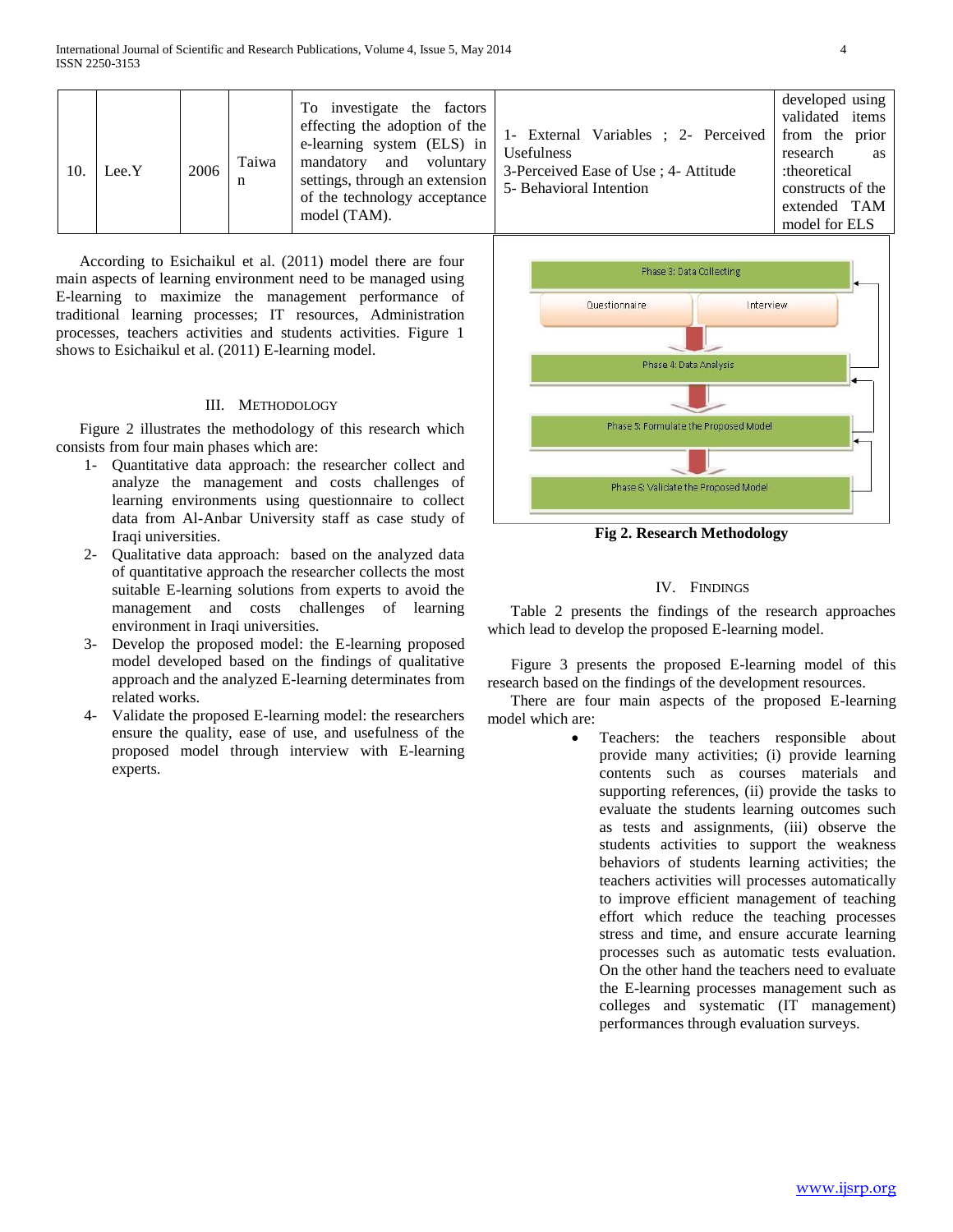| <b>Sources</b>                 | <b>Activities</b>                                                                                                                                                                                                                                                         | <b>Findings</b>                                                                                                                                                                                                                                                                                                                                                                                                                                                                                                                                                                                                                                                                                                                                                                                                                                  |
|--------------------------------|---------------------------------------------------------------------------------------------------------------------------------------------------------------------------------------------------------------------------------------------------------------------------|--------------------------------------------------------------------------------------------------------------------------------------------------------------------------------------------------------------------------------------------------------------------------------------------------------------------------------------------------------------------------------------------------------------------------------------------------------------------------------------------------------------------------------------------------------------------------------------------------------------------------------------------------------------------------------------------------------------------------------------------------------------------------------------------------------------------------------------------------|
| <b>Related</b><br><b>Works</b> | Analyze<br>the<br>basement E-<br>learning structure and services<br>learning<br>manage<br>the<br>to<br>environment<br>aspects<br>efficiently.                                                                                                                             | Student Modeling in Adaptive E-Learning is the most suitable<br>$\bullet$<br>basement model of this research.<br>The communication through internet is necessary to provide<br>$\bullet$<br>the accessibility and availability of learning resources.<br>The service and management levels agreement is necessary to<br>$\bullet$<br>manage the learning resources efficiently and to provide the<br>services and contents updating flexibility; the management<br>layer is necessary to manage the teachers and students<br>activities such as accessing authentications and technical<br>reports of services.<br>The activities of students and teachers, colleges learning<br>$\bullet$<br>strategies, and IT resources are important aspects of E-learning<br>environment to ensure efficient outcome performances of<br>learning processes. |
| <b>Question</b><br>naire       | Analyze<br>the costs<br>and<br>management challenges of<br>learning environment in Al-<br>Anbar University.<br>Analyze the ability of Al-<br>Anbar<br>University<br>employees to adopt the E-<br>learning approach rather<br>than the traditional learning<br>approaches. | The costs and management challenges of traditional<br>learning environment in Al-Anbar University are critical<br>challenges that need to be avoided to maximize the<br>outcome performances of learning processes.<br>The employees are able and ready to adopt the E-learning<br>approach as new learning environment to avoid the current<br>challenges of traditional learning environment.                                                                                                                                                                                                                                                                                                                                                                                                                                                  |
| <b>Interview</b>               | Analyze the most suitable<br>E-learning services<br>and<br>features that needed to<br>avoid<br>the<br>costs<br>and<br>management challenges of<br>traditional learning methods<br>in Al-Anbar University.                                                                 | The E-learning need to reflect the students and teachers<br>$\bullet$<br>activities within the context of Al-Anbar University<br>learning strategies.<br>Download/Upload assignments, materials, and self-notes<br>$\bullet$<br>are important E-learning activities of students in addition to<br>evaluate the E-learning processes.<br>Upload/Edit contents, provide students evaluation, observe<br>$\bullet$<br>students' activities are important E-learning activities of<br>teacher in addition to evaluate the management and<br>systematic E-learning processes.<br>Administrate the students and teachers profiles, upload the<br>$\bullet$<br>main sources of learning materials and create the learning<br>strategies and plans are important E-learning activities of<br>colleges.                                                   |

## **Table 2. presents the findings the research approaches**

 Colleges: the college responsible about administration activities such as provides the learning plans, upload the basement learning materials i.e. electronic text books, and administrate the students and teachers profiles. The colleges activities will ensure that the electronic learning processes reflect the learning plans and strategies of the university. On the other hand, the colleges can track the students and teachers activities which support the learning processes evaluation.

 IT Resources: there are three main IT resources that provided to save the learning processes costs and maximize the management performance of learning efforts; (i) internet as communication platform services and information availability and accessibility in order to minimize the costs that needed to develop learning resources based on traditional methods such as computer labs, classroom resources, and papers expenses, (ii) manage the services, information, and activities through services and management agreement layers using central web server of Al-Anbar University, and (iii)

> using central database to manage the gather information between server and people sides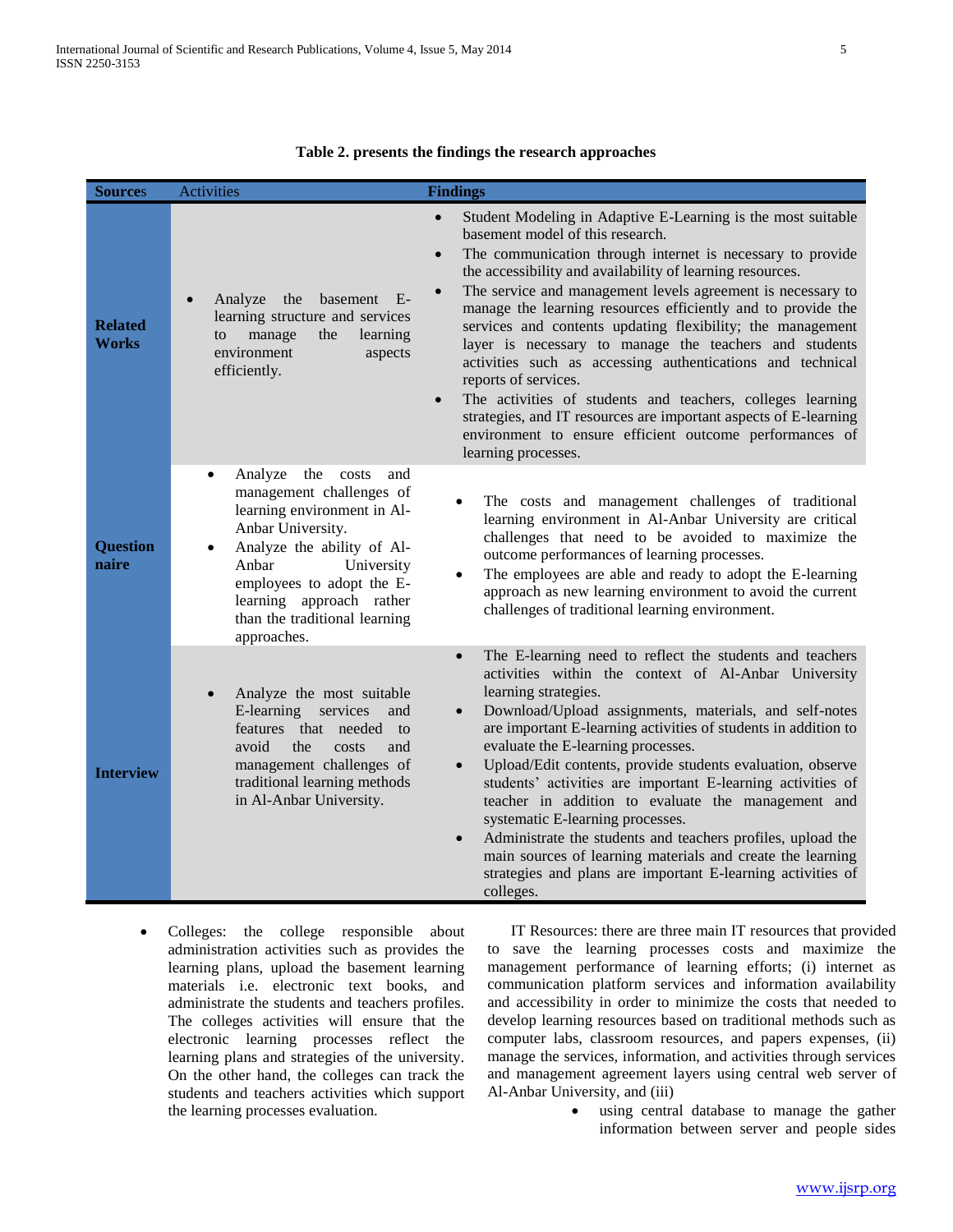efficiently which reduce the data redundancy and roles conflictions. Thus, the IT resources will reduce the costs and maximize the management level of traditional learning environment.

 The proposed E-learning model provides the features of accessibility, availability, and flexibility in order to manage the learning aspects efficiently which lead to reduce the  $ex\gamma$ 

the traditional learning environments in Iraqi universitie





## V. CONCLUSION

 This main outcome of this research is proposed E-learning model for Iraqi universities, specifically for Al-Anbar University as case study; the E-learning model validated through E-learning experts to ensure the usability, reliability, and quality of model structure and components. The proposed E-learning model considered as efficient solution to maximize the management performance of learning environment in Al-Anbar University in order to reduce the learning processes expenses or costs, and maximize the learning outcomes of teachers and students. The main success factors of the developed model are; (i) services and information availability and accessibility, (ii) flexibility of updating model components i.e. services and materials, and (ii) services and infrastructure management using central web server.

#### ACKNOWLEDGMENT

 The authors would like to express our gratitude to our universities for supporting the researches and publications.

#### **REFERENCES**

- [1] M. Abbad, A conceptual model of factors affecting e-learning adoption. IEEE.Global Engineering Education Conference (EDUCON), 2011
- [2] D. Akaslan, E. Law, Measuring teachers' readiness for e-learning in higher education institutions associated with the subject of electricity in Turkey. IEEE.Global Engineering Education Conference (EDUCON), 2011
- [3] B. A. Al-alak, I. A. Alnawas, Measuring the acceptance and adoption of elearning by academic staff. Knowledge Management & E-Learning: An International Journal (KM&EL), 3(2), 2011, pp 201-221.
- [4] Brandon-hall.com, Glossary of E-learning terms, retrieved March 14, 2005 from http://www.brandonhall.com/public/glossary/index.htm.
- [5] V. Cantoni, M. Cellario, M. Porta, Perspectives and challenges in elearning: towards natural interaction paradigms. Journal of Visual Languages & Computing, 15(5),2004, pp 333-345.